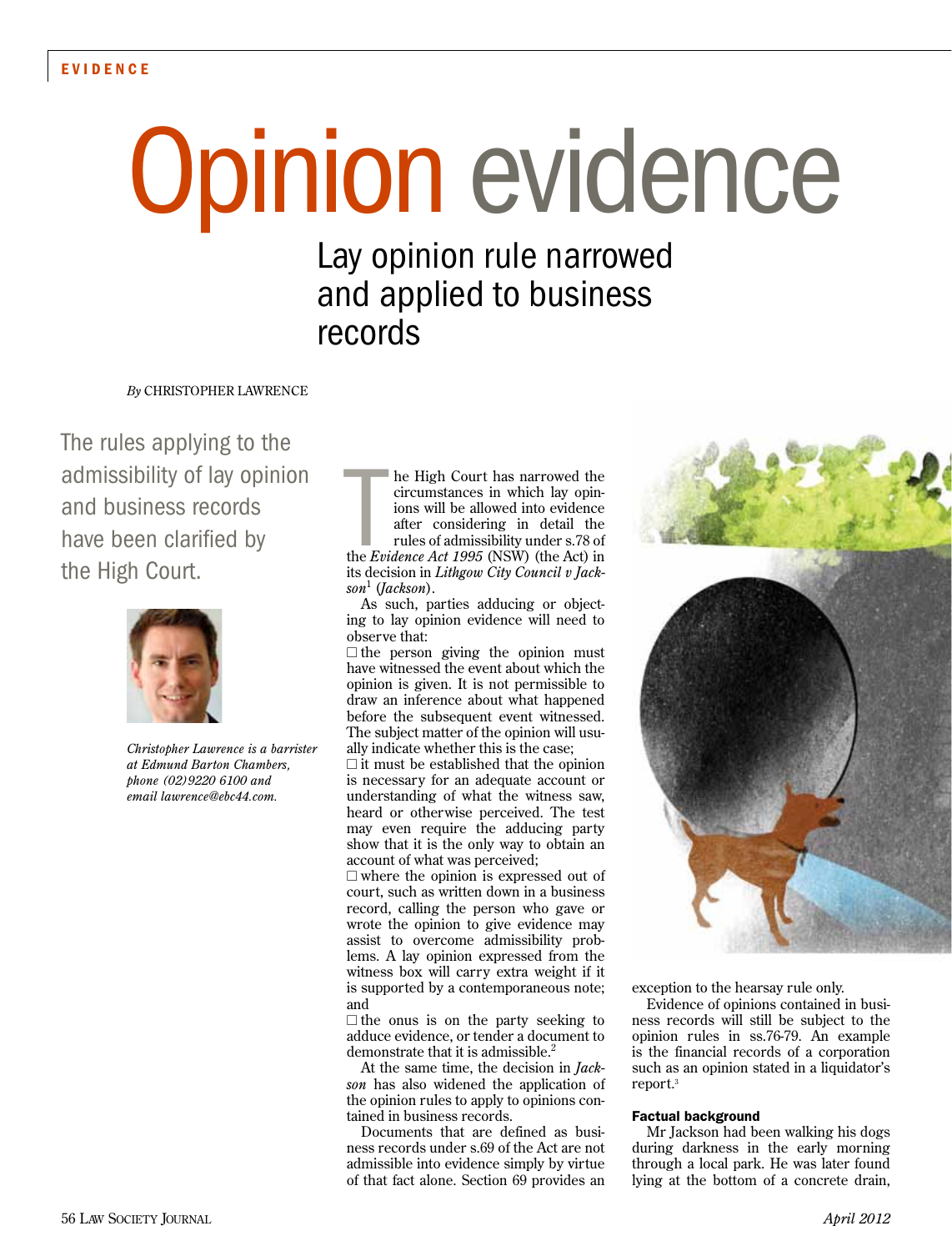unconscious and badly injured in a pool of urine and dried blood.

There was a vertical retaining wall on one side of the drain that projected up into the grass, partially concealed by foliage. Jackson alleged that he had fallen over the concealed wall and approximately 1.5 metres onto the concrete drain. He sued the local council having care and management of the park in the District Court of NSW.

There were no eyewitnesses or other direct evidence of Jackson's fall. Jackson himself suffered loss of memory as a result of his injuries and had no recollection of the fall. The case depended upon drawing inferences of what had happened from Jackson's injuries and where he was found.

## Ambulance notes

In the patient history notes made by ambulance officers who attended Jackson at the scene, it was written: "? Fall from 1.5 metres onto concrete" (the representation).

The ambulance officers were not called to give evidence at the trial. The representation was allowed into evidence, but with the limitation that it was not evidence of the truth of what was written. It was not referred to in the trial judge's reasons for judgment.<sup>5</sup>

#### Court of Appeal

The NSW Court of Appeal reversed the trial judge's decision.<sup>6</sup> It held that the patient history was a "business record" under s.69 of Act and that the representation written in it was a "lay opinion"

# EVIDENCE ACT 1995 (NSW) Exception: Lay opinions

# Section 78:

The opinion rule does not apply to evidence of an opinion expressed by a person if:

- (a) the opinion is based on what the person saw, heard or otherwise perceived about a matter or event, and
- (b) evidence of the opinion is necessary to obtain an adequate account or understanding of the person's perception of the matter or event.  $\Box$



#### At trial

The trial judge found a duty of care was owed to Jackson and that it had been breached by the failure to fence off the wall. However, the trial judge went on to find that Jackson had failed to establish that the breach of duty was the cause of his injuries because the evidence did not establish that he had fallen over the wall in the manner alleged, as opposed to stumbling down one of the other sides of the drain, or standing at the top of the wall and losing his balance.<sup>4</sup>

under s.78 which ought to have been allowed into evidence as evidence of the truth of what was written. According to the Court of Appeal, the opinion of the ambulance officers was "reached with the advantage of seeing [Jackson], his state of reduced consciousness, his injuries, his position, the position of blood and urine and the surrounding structures".7 It found that the representation was an opinion that supported an inference that it was more probable than not that Jackson's injuries had been caused by

falling over the protruding wall. $^8$ The council appealed to the High

Court.

## Lay opinion

Section 76 of the Act provides that evidence of an opinion is inadmissible (the opinion rule). There are exceptions to the opinion rule, one of which is for lay opinions under s.78 (see box).

The council argued that the representation contained in the ambulance notes should have been excluded from evidence